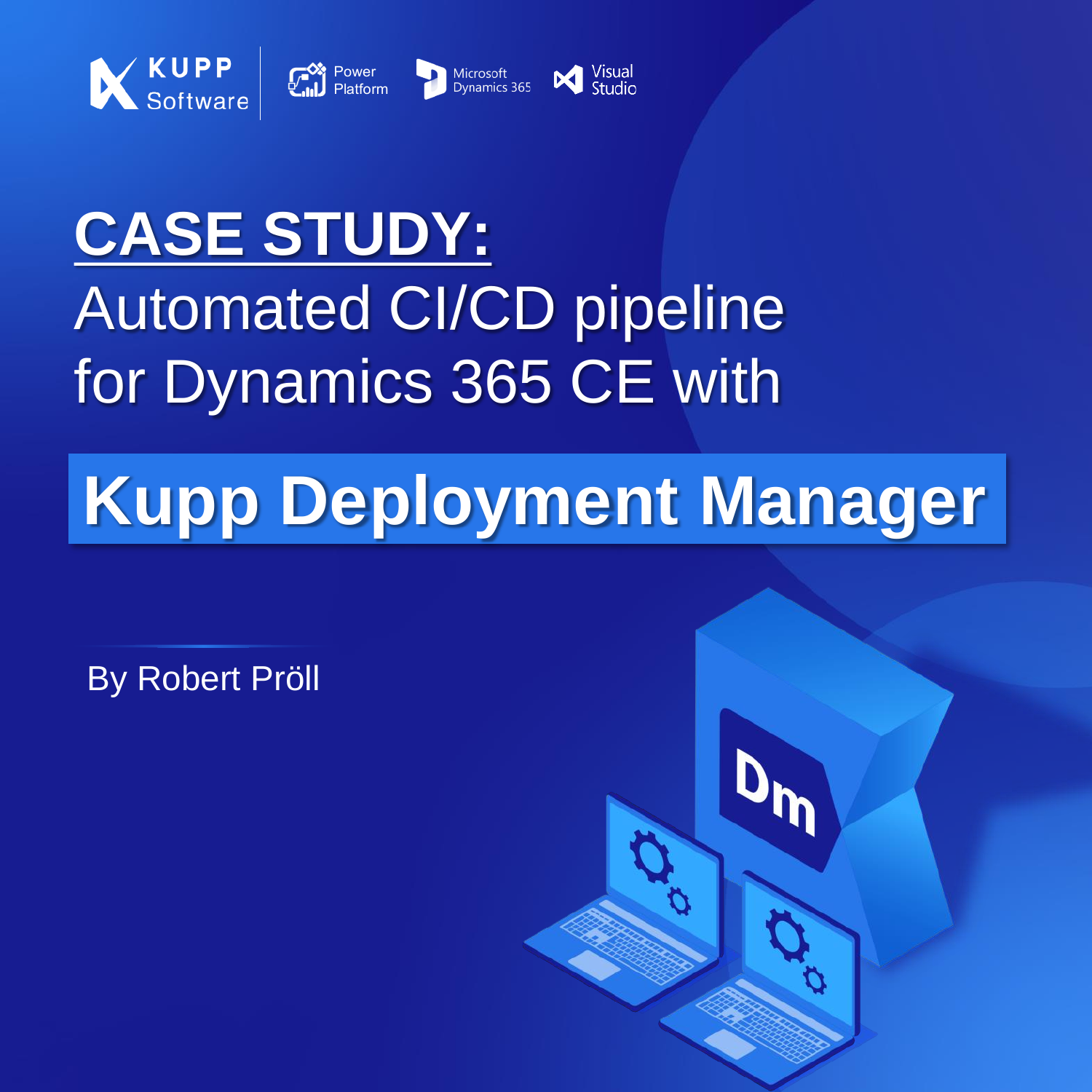## **KDM vs Manual Deployment**

Many companies using Dynamics CRM/CE still handle their deployment process manually, which works but carries several risks that result in failed deployments. Furthermore, planning and maintaining a manual deployment guideline is time-consuming and error-prone. Below are 3 common approaches:

| <b>Manual</b>                                                                                                                       | <b>KDM</b><br>Dm                                                                                                                                                    | Community<br>tools                                                                                                                                                                                                                |
|-------------------------------------------------------------------------------------------------------------------------------------|---------------------------------------------------------------------------------------------------------------------------------------------------------------------|-----------------------------------------------------------------------------------------------------------------------------------------------------------------------------------------------------------------------------------|
| Free<br><b>Documentation</b><br>efforts $\rightarrow$ Time-<br>consuming<br>Human-error<br>$risks \rightarrow failed$<br>deployment | One-stop-shop<br>solution<br><b>Enterprise-focus</b><br><b>Enterprise-SLA</b><br><b>Support most</b><br>frequent features<br>(i.e., Power<br><b>Automated Flow)</b> | Automated<br>deployments<br><b>Multiple tools</b><br>$\times$<br><b>Dynamics config</b><br>$\times$<br>data not supported<br><b>Limited to</b><br>$\times$<br>DevOps, not<br>always compatible<br>with customer<br>infrastructure |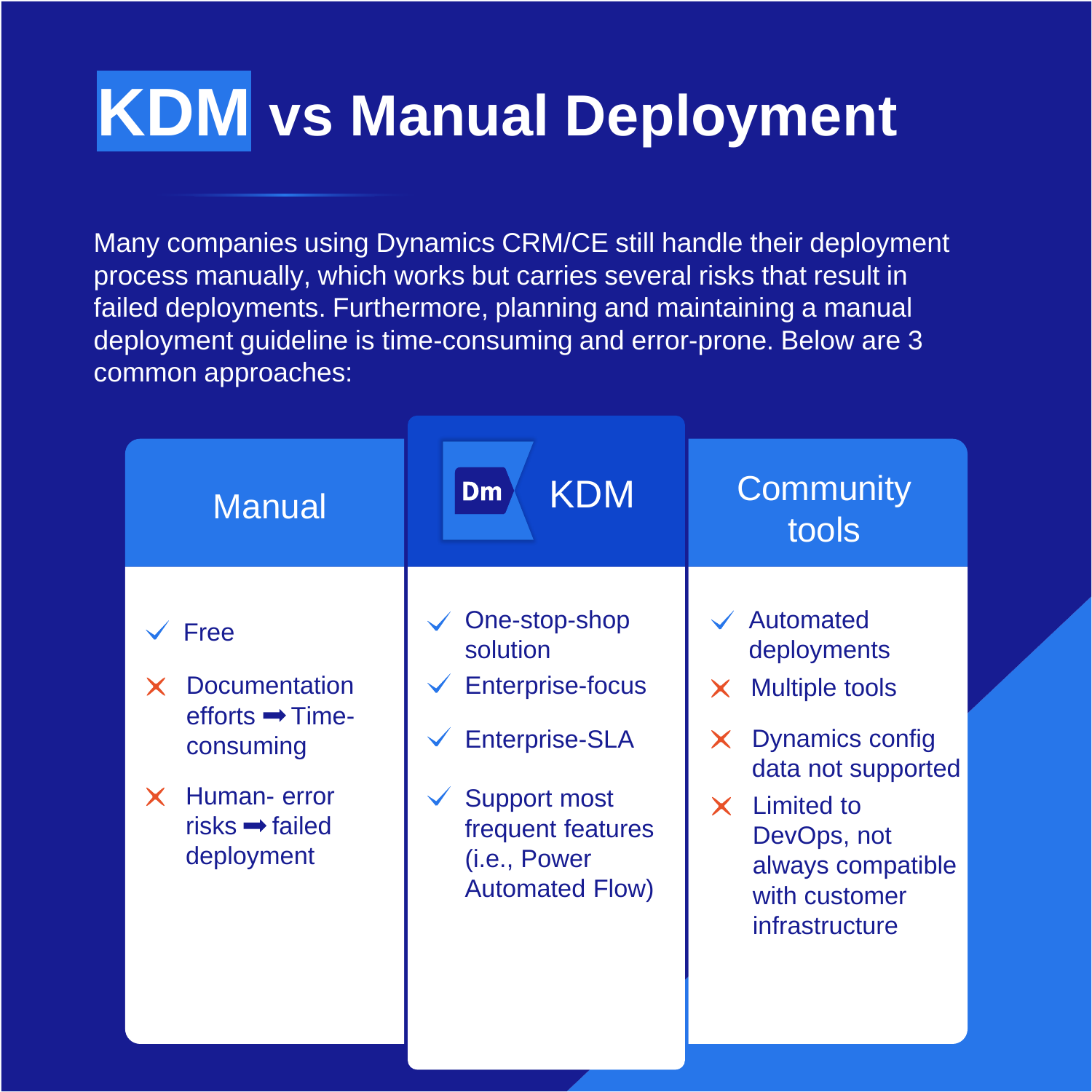

**Project Overview:**

Type: Enterprise project Users: 1.000 Duration: 2 years

#### **Primary Goals:**

- Reduce technical efforts & resources
- 24h Test/UAT Feedback circle –
- Scheduled deployments automatically (out-of-business-hour)
- Full end-to-end release management process
- Integrated to existing infrastructure (via Azure DevOps)

*"A good enterprise approach is to have at least 4 environments. Depending on the team and strategy, multiple deployments per week are necessary" – Robert Pröll*

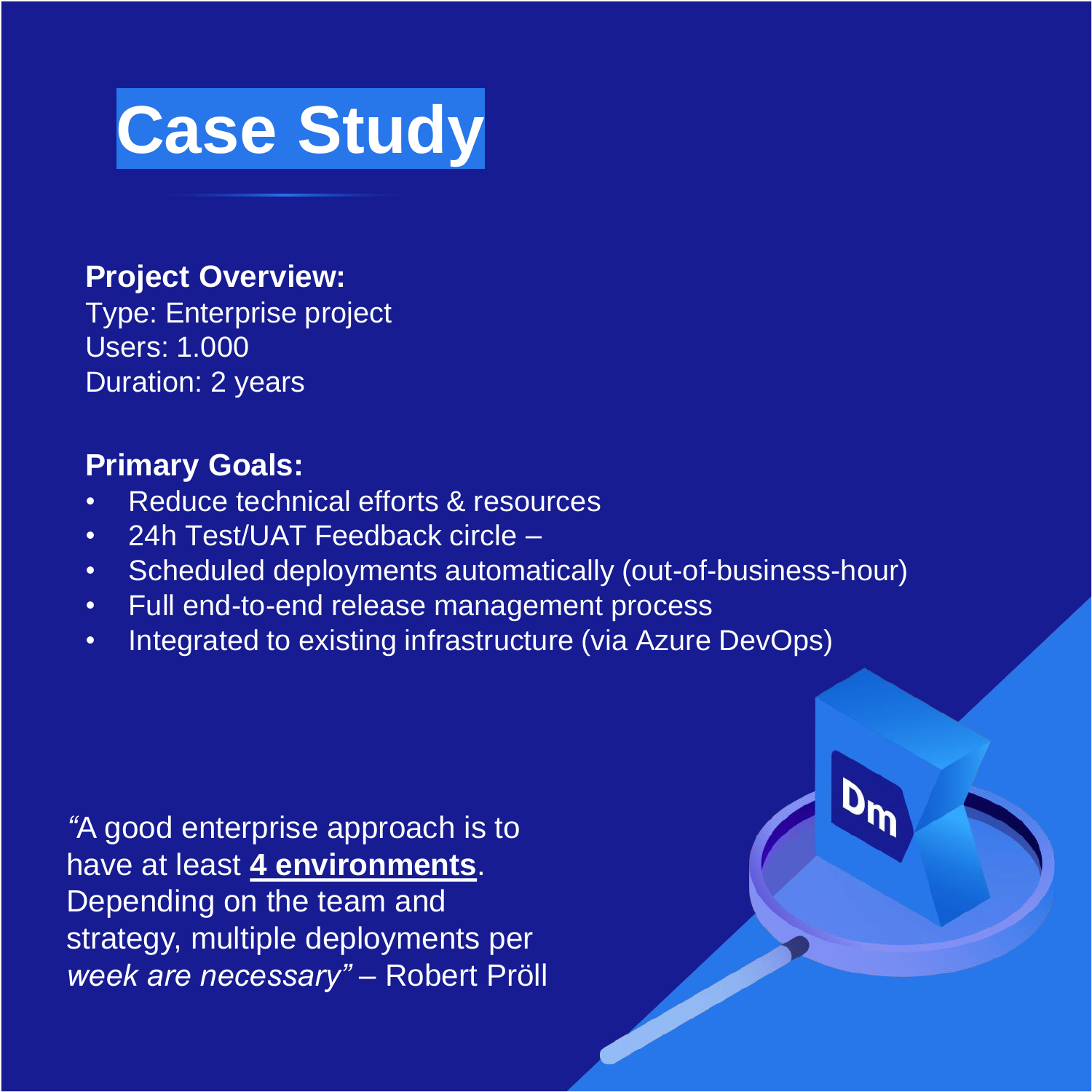# **Common Deployment Workload**

|                | Deployments /<br><b>Month</b> | Deployments /<br>Year | Hour / Month Hour / Year |             |
|----------------|-------------------------------|-----------------------|--------------------------|-------------|
| <b>DEV</b>     | 10                            | 120                   | <b>10h</b>               | <b>120h</b> |
| <b>INT</b>     | 4                             | 48                    | 4h                       | 48h         |
| <b>PrePROD</b> |                               | 12                    | 1 <sub>h</sub>           | 12h         |
| <b>PROD</b>    |                               | 12                    | 1 <sub>h</sub>           | 12h         |
| <b>Total</b>   | 16                            | 192                   | 16h                      | <b>192h</b> |

\*based on an avg. duration of 50 min – 1 hour per deployment.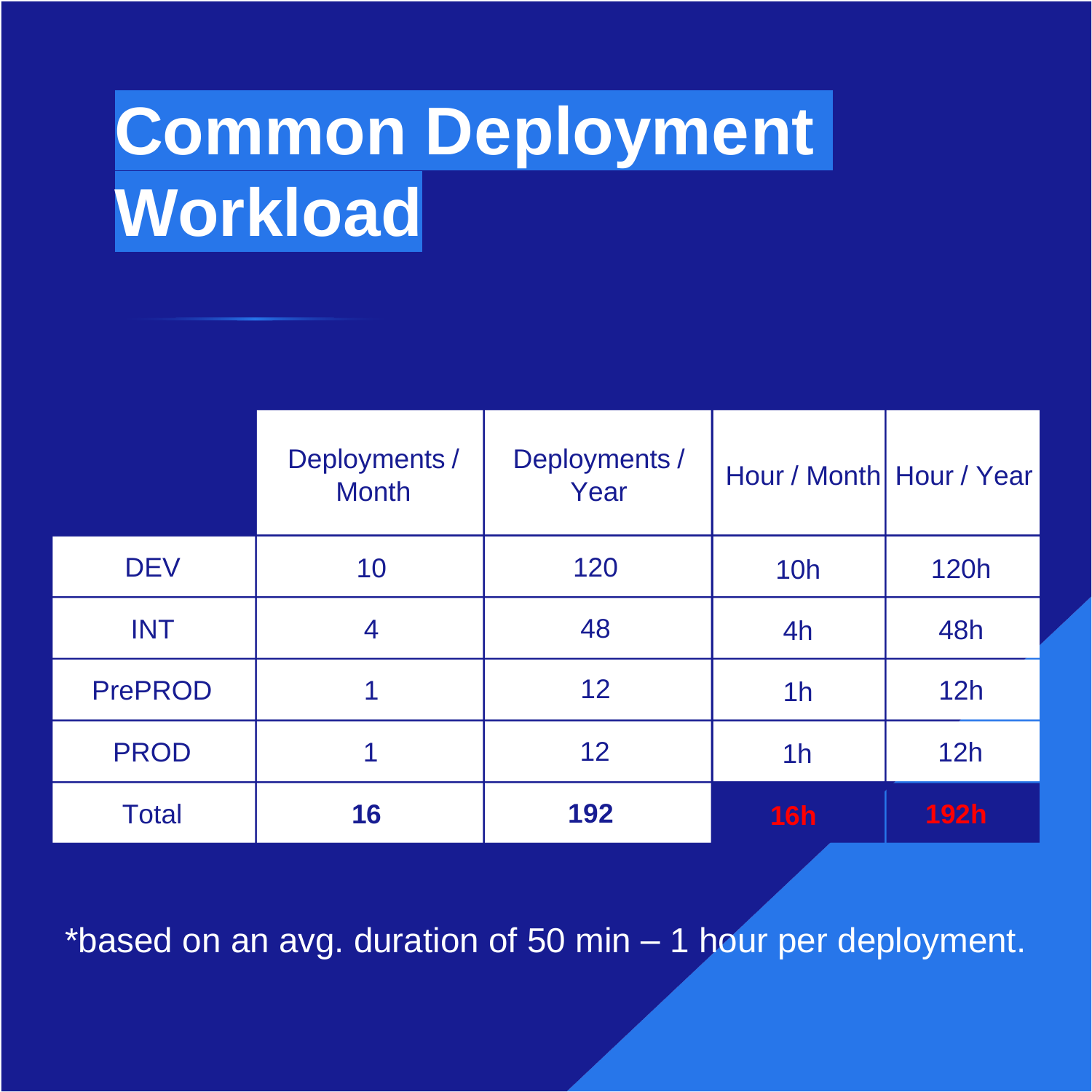# **Deployment Task Breakdown**

The deployment process usually consists 4 key categories including: solution transfer, data transfer, pre/post actions, error analysis as below:



*\* Calculations are made based on enterprise project experience.* 

Depending on project complexity, planning efforts and compliance regulations, a fully automated deployment pipeline can reduce efforts **up to 71%**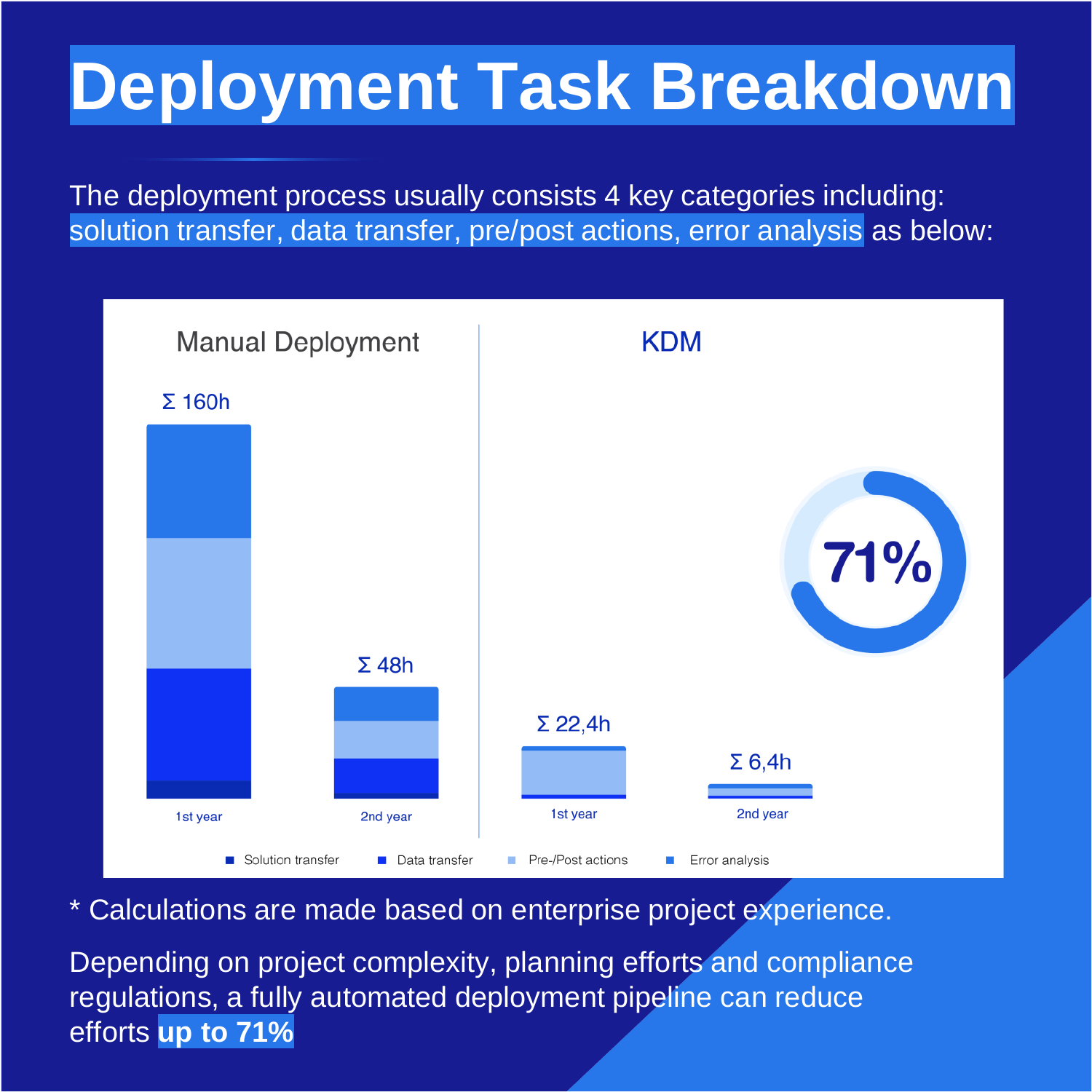### **Cost Comparison**

Many enterprises tend to have external consulting services to handle their deployment processes, especially if they do not have an automated CI/CD pipeline. Hence, the cost below is based on total consulting hours for deployment tasks each year.

| Consulting cost (per hour)                         | 150 € |  |
|----------------------------------------------------|-------|--|
| Average deployment hours $-1$ <sup>st</sup> year   | 192   |  |
| Average deployment hours $-2nd$ year <sup>**</sup> | 60    |  |

| Cost (Enterprise size)                      | <b>KDM Professional</b> | <b>Manual Deployment</b>  |
|---------------------------------------------|-------------------------|---------------------------|
| <b>Monthly Licensing cost</b>               | 180 €                   |                           |
| Avg. monthly consulting<br>costs in 2 years |                         | 37800€/24<br>$= 1575 \in$ |
|                                             |                         |                           |
| 1 <sup>st</sup> year                        | $2160 \text{ €}$        | 28 800 €                  |
| $2nd$ year                                  | $2160 \text{€}$         | 9000 €                    |
| <b>Total costs</b>                          | 4 320 €                 | 37 800 €                  |